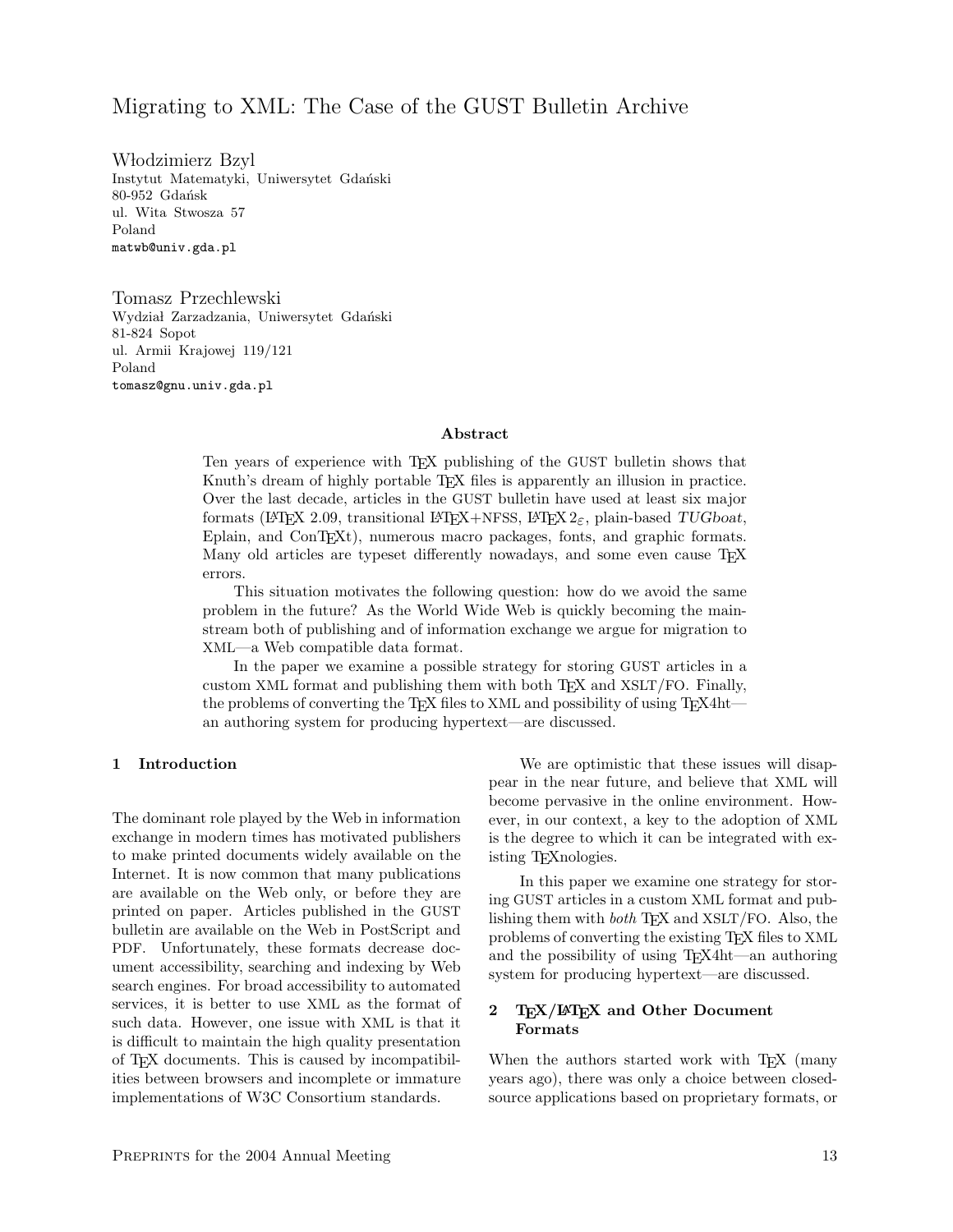TEX, for publishing significant documents. Nowadays, the choice is much wider, as XML-based solutions are based on open standards and supported by a huge number of free applications. We do not need to write the tools ourselves. Thus the strategy of reusing what is publicly available is key in our migration plan.

On the other hand it would be unwise to switch to XML as the only acceptable submission format, because it would force many authors to abandon their powerful TEX-based editing environments to which they are accustomed, just to submit texts to our bulletin. Following this route, we would more likely end up with a shortage of submissions. Thus, we are preparing a mixed strategy with both T<sub>EX</sub> and XML as accepted formats. Papers submitted in LATEX will ultimately be converted to XML as an archival or retrieval format. Presentation formats will be XHTML, with corresponding PDF generated by a variety of tools. The work-flow of documents in this proposed framework is depicted on Fig. 1.



Figure 1: Processing diagram for XML/L<sup>AT</sup>FX documents.

The XML implementation project described in the paper can be broadly divided into the following subtasks: DTD development, formatting development, and legacy information conversion [19]. We'll now describe these stages in detail.

# 3 DTD Development Considerations

There is no doubt (see for example [14, 19]) that the DTD development phase is of critical importance for the overall success of any SGML/XML project. Fortunately, thanks to the great interest in XML technology in recent years, there are several production-quality publicly available DTDs which could be adapted for our project. To make this

choice, we preferred those which are widely used and for which formatting applications and tools are available. The following possible schemes were considered:

- DocBook [21], a complete publishing framework, i.e., schemes plus XSLT/DSSSL stylesheets for conversion to presentation formats; actively developed and maintained; the de facto standard of many Open Source projects; widely known and used.
- TEI [1], another complete, actively developed publishing framework. Not as popular as Doc-Book, used mainly in academia.
- The LAT<sub>E</sub>X-based DTD developed in [7] (further referred as LWC DTD). The similarity to the structure of LATEX is an advantage of this DTD for our project.
- Others, such as DTD for GCA/Extreme conferences, X-DiMi from the Electronic Thesis and Dissertations Project, and the L<sup>AT</sup>FX-like PMLA developed by one of the authors [15].

Industry-standard DTDs tend to be too big, too complex, and too general for practical use in specific cases (cf. [14, p. 29]). In particular, the DocBook and TEI DTDs seem to be too complex for markingup documents conforming to LATEX format.

As a result, users frequently employ the technique of using different DTDs at different stages of the editorial process. Following Maler [14], we will call the DTD common to a group of users within an interest group as a reference DTD, while those used solely for editing purposes as an authoring DTD. Translation from one DTD to another may be easily performed with an XSLT stylesheet.

We decided to use a simplified LWC DTD as authoring DTD and DocBook as reference DTD. Providing a simple DTD should expand the group of prospective authors. For example, many GUST members are experts in typography or Web design but not necessarily T<sub>E</sub>X hackers.

The simplification consists of restricting the document hierarchy only to article-like documents, and removing back matter tags (index, glossary) and all presentation tags (newline, hspace, etc.). Also, the optional status of meta-data, for example the title, abstract, keywords tags, was changed to required. The resulting DTD contains 45 elements compared to 64 in the original one.

For better maintainability, we rewrote our version of LWC DTD into RNC syntax. The RNC schema was introduced by Clark [6], and recently adopted as an ISO standard. It has many advantages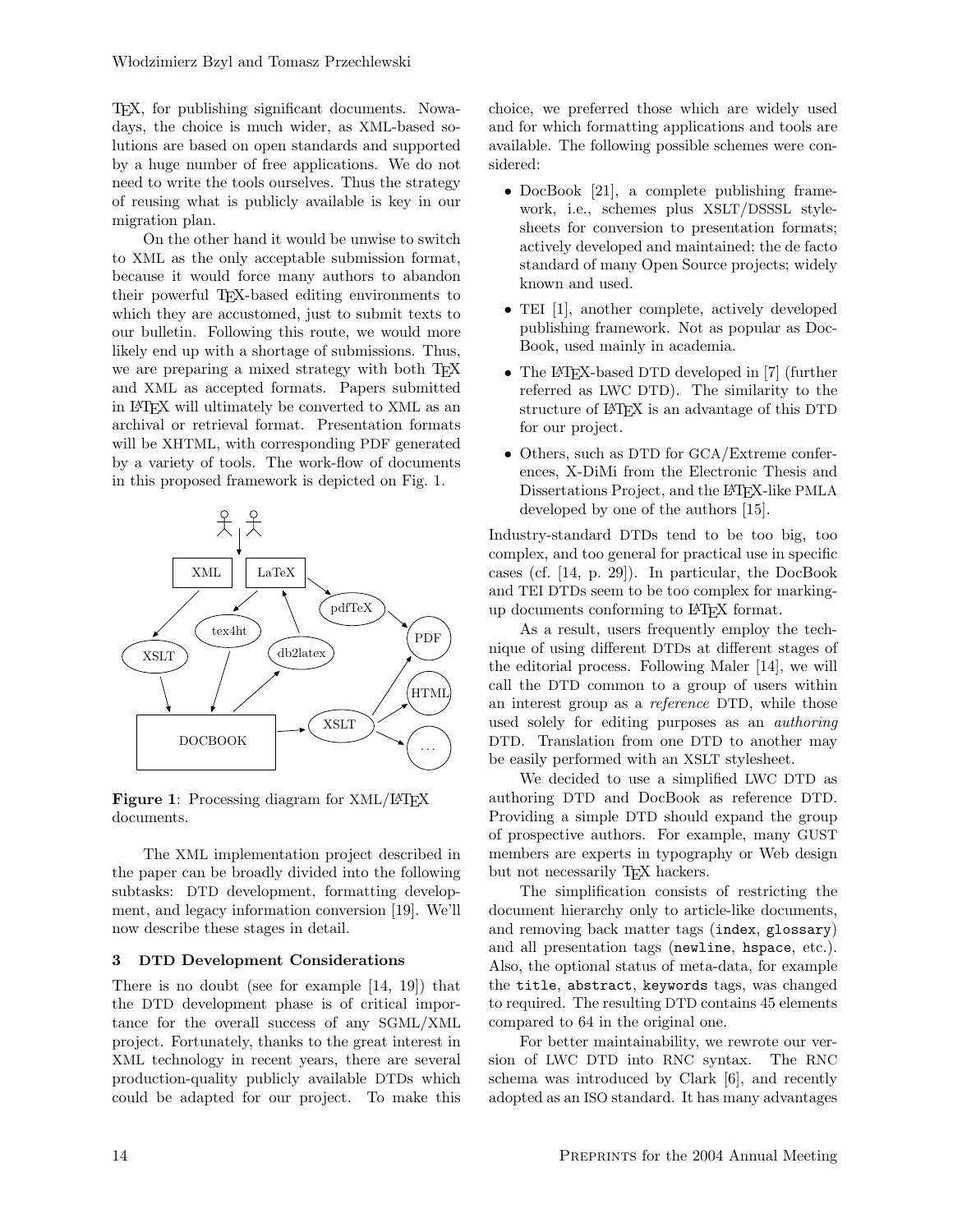over DTD or W3C Schema syntax, namely simplicity and an included documentation facility.<sup>1</sup>

As the structure of our documents is not particularly complex, it may be feasible to develop several authoring DTDs targeted at different groups of authors, for example one for those preferring ConT<sub>E</sub>X<sup>t</sup>like documents, another for those used to GCA conference markup, etc., and then map those documents to the reference DTD with XSLT.

## 4 Formatting with XSLT

For presentation, LWC documents are first transformed to DocBook with a simple XSLT stylesheet.

The DocBook XSL stylesheets [22] translate an XML document to XHTML or FO [18]. As they are written in a modular fashion, they can be easily customized and localized. To publish XHTML from XML documents, an XSLT engine is needed such as Kay's saxon [11] or Veillard's xsltproc [20].

For hard copy output, a two-step process is used. First, the XSLT engine produces formatting objects (FO) which then must be processed with a formatting object processor for PDF output.<sup>2</sup> The detailed transformation work-flow is depicted in Fig. 2.



Figure 2: Processing details of LWC documents with XSLT/FO.

With just a few customizations the translation from XML to XHTML presents no obstacles (except for math formulas). On the other hand, the quality of the PDF produced with the publicly available fop processor from the Apache project is poor compared to that obtained with TEX.

Instead of generating FO objects one can use XSLT to translate XML directly to high-level LATEX. That is the method used in db2latex [3] (see also a clone project: dblatex/dbcontext [9]; the latter, of course, generates files processable by ConTEXt). The output can be customized at XSLT stylesheet level as well as by redefining appropriate LATEX style files. MathML markup is translated with XSLT to  $\mu$ <sub>3</sub> E<sub>F</sub>X and supported natively.<sup>3</sup>

The translation from DocBook to LAT<sub>EX</sub> implemented in these tools is incomplete. To get reasonable results, prior customization to local needs is required. The main advantage of this approach is that we use T<sub>E</sub>X—a robust and well known application.

#### 5 The GUST Bulletin Archive

When considering the conversion of the GUST archive to XML we have two points in mind: first, we recognize the long-term benefits of an electronic archive of uniformly and generically marked-up documents; and second, to take the opportunity to test the whole framework using 'real' data.

During the last 10 years, 20 volumes of the GUST bulletin were published, containing more than 200 papers. From the very beginning GUST was tagged in a modified TUGboat style [2]. The total output is not particularly impressive, but the conversion of all articles to XML isn't a simple one-night job for a bored TEX hacker:

- they were produced over an entire decade and were written by over 100 different authors.
- they were processed with at least six major formats (LAT<sub>EX</sub> 2.09, transitional LAT<sub>EX</sub>+NFSS, LATEX 2ε, plain-based TUGboat, Eplain, and finally ConT<sub>E</sub>X<sup>t</sup>), using numerous macro packages, fonts, and graphic formats.<sup>4</sup>

As a group, the GUST authors are not amateurs, producing na¨ıve TEX code. On the contrary they are TEX experts, writing on a diverse range of subjects using non-standard fonts, packages and macros. For example, Fig. 3 shows the detailed distribution of the TEX formats used in GUST.

In total, there were 134 plain T<sub>F</sub>X articles, compared to 87 for LAT<sub>EX</sub>. LAT<sub>EX</sub> authors used 74 different packages, while those preferring plain TEX nology used 139 different style files. The proportion of other formats (Eplain, ConTEXt, BLUE) was insignificant (only a few submissions). It can also be noted from Fig. 3 that in recent years, the proportion of plain TEX submissions has decreased substantially in favor of L<sup>AT</sup>EX.

It is obviously very difficult to maintain a repository containing papers requiring such a diverse

<sup>&</sup>lt;sup>1</sup> It is possible to convert between different schema languages for XML with the trang program [5]. There is also a nxml-mode for GNU Emacs for editing of XML which features highlighting, indentation, and on the fly validation against an RNC schema [4].

<sup>2</sup> Modern browsers have XSLT engines built-in. So, it suffices to attach to a document appropriate stylesheets to make the transformation on the fly.

<sup>3</sup> One approach which we did not try is to format FO files with TFX. This method is implemented by S. Rahtz' Passive TEX [17].

<sup>4</sup> Needless to say, all of these packages have been evolving during the last 10 years, many of them becoming incompatible with each other.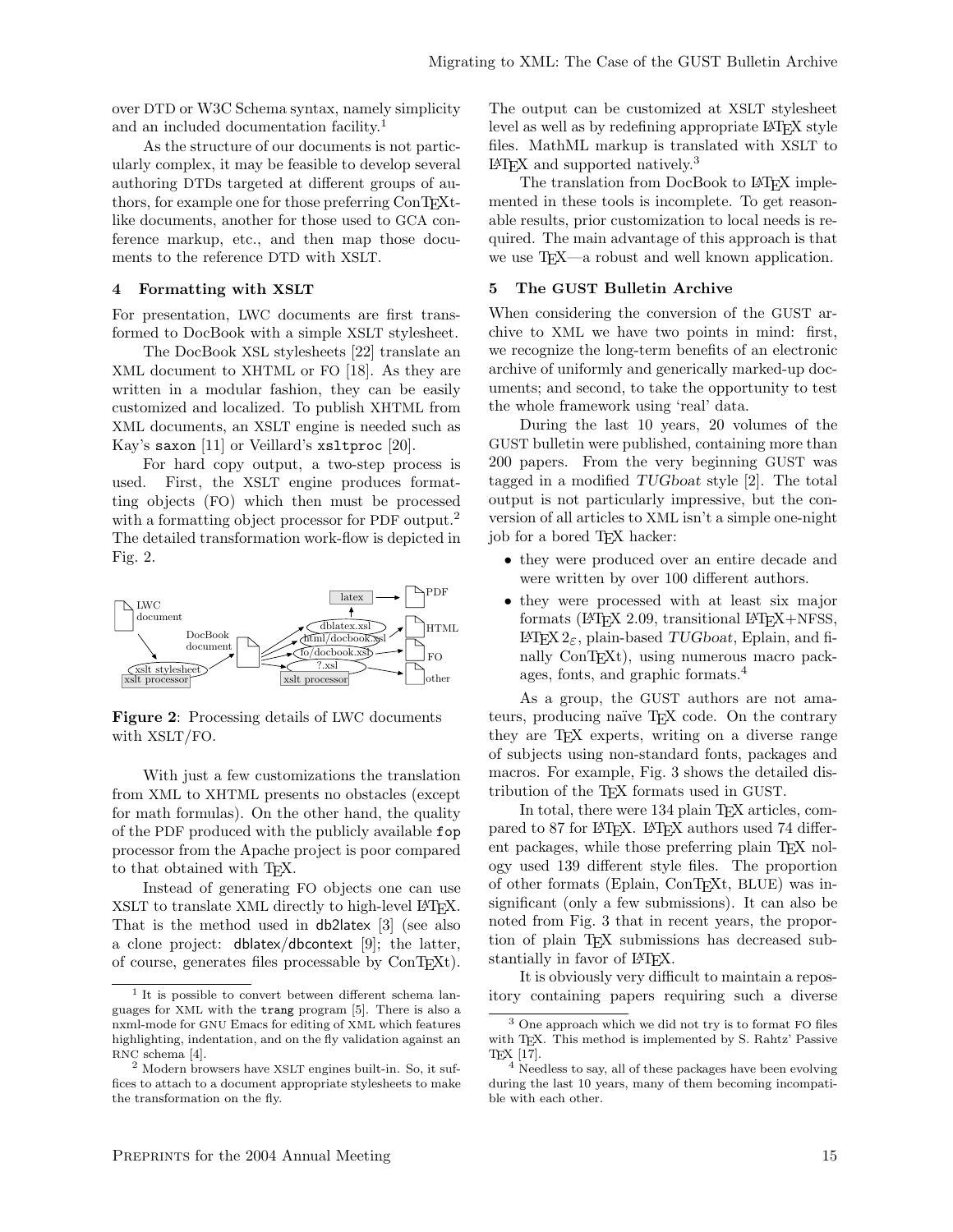

Figure 3: Distribution of T<sub>F</sub>X formats used by GUST authors.

range of external resources (macros, fonts). As a result, many old papers are now unable to be typeset owing to changes in underlying macros or fonts.

## 6 Conversion from TEX to XML

It may be surprising that only few papers report successful conversion from T<sub>EX</sub> to XML: Grim  $[8]$ describes successful large-scale conversion in a large academic institution, while Rahtz [16] and Key [12] describe translation to SGML at Elsevier.

Basically when converting TEX to XML the following three approaches have been adopted [16]:

- Perl/Python hackery combined with manual retyping and/or manual XML marking-up.
- Parsing T<sub>F</sub>X source files not with tex, but with another program which generates SGML/ XML. This is the approach used by ltx2x [23], tralics  $[8]$  and latex2html,<sup>5</sup> which replace LATEX commands in a document by user-defined strings.
- Processing files with TEX and post-processing the DVI files to produce XML. This is the way tex4ht works.

Although the conversion performed with tralics is impressive, we found the application very poorly documented. After evaluation of the available tools and consulting the literature [7], we decided to use TEX4ht—a TEX-based authoring system for producing hypertext [10].

Because TEX formats contain many visuallyoriented tags, we could not expect to automatically convert them to content-oriented XML markup.<sup>6</sup>

For example, the TUGboat format requires only the metadata elements title and author name(s); author address(es) and webpage(s) of the author(s) are often absent and there is no obligation for abstracts and keywords. Therefore, most of the GUST articles lack these valuable elements. Moreover, bibliographies are inconsistently encoded.<sup>7</sup>

Having said that, our plan is to markup as many elements as possible.

## 7 Translating T<sub>F</sub>X to XML with T<sub>F</sub>X4ht

Out of the box, the TEX4ht system is configured to translate from plain, LATEX, TUGboat (ltugboat, ltugproc), and Lecture Notes in Computer Science (llncs) formats to HTML, XHTML, DocBook, or TEI. To translate from, say, TUGboat to our custom XML format the system needs to be manually configured. Because the configuration of TEX4ht from scratch is a non-trivial task, we consider other more efficient possibilities.

The T<sub>E</sub>X4ht system consists of three parts: (1) Style files which enhance existing macros with features for the output format (HTML, XHTML, etc.).<sup>8</sup> (2) The tex4ht processor which extracts HTML or XHTML, or DocBook, or TEI files from DVI files produced by tex. (3) The t4ht processor which is responsible for translating DVI code fragments which need to be converted to pictures; for this task the processor uses tools available on the current platform.

As mentioned above, the conversion from a visual format to an information-oriented one cannot be done automatically. Let's illustrate this statement with the following example marked with plain T<sub>F</sub>X macros:<sup>9</sup>

```
\noindent {\bf exercise, left as an}
{\it diff} {\rm s} Tech} Used to complete
a proof when one doesn't mind a
{\bf handwave}, or to avoid one entirely.
The complete phrase is: {\it The proof
\rm(or \it the rest\/\rm) \it is left as an
exercise for the reader.\/} This comment
has occasionally been attached to unsolved
research problems by authors possessed of
either an evil sense of humor or a vast
faith in the capabilities of their
audiences.\hangindent=1em
```
After translation of this fragment to XHTML by tex4ht we obtain:

<p class="noindent"><span class="cmbx-10">exercise, left as an </span><span class="cmti-10">adj

 $^5$  latex2html was not considered as its output is limited to HTML.

<sup>6</sup> For example, see [16, 8]. Other examples, based on GUST articles, are presented below.

<sup>7</sup> Publicly available tools (see [13] for example) can automatically mark up manually keyed bibliographies.

<sup>8</sup> Altogether over 2.5M lines of TEX code. Compare this with 1M code of the LATEX base macros.

<sup>9</sup> The text comes from "The Project Gutenberg Etext of The Jargon File", Version 4.0.0.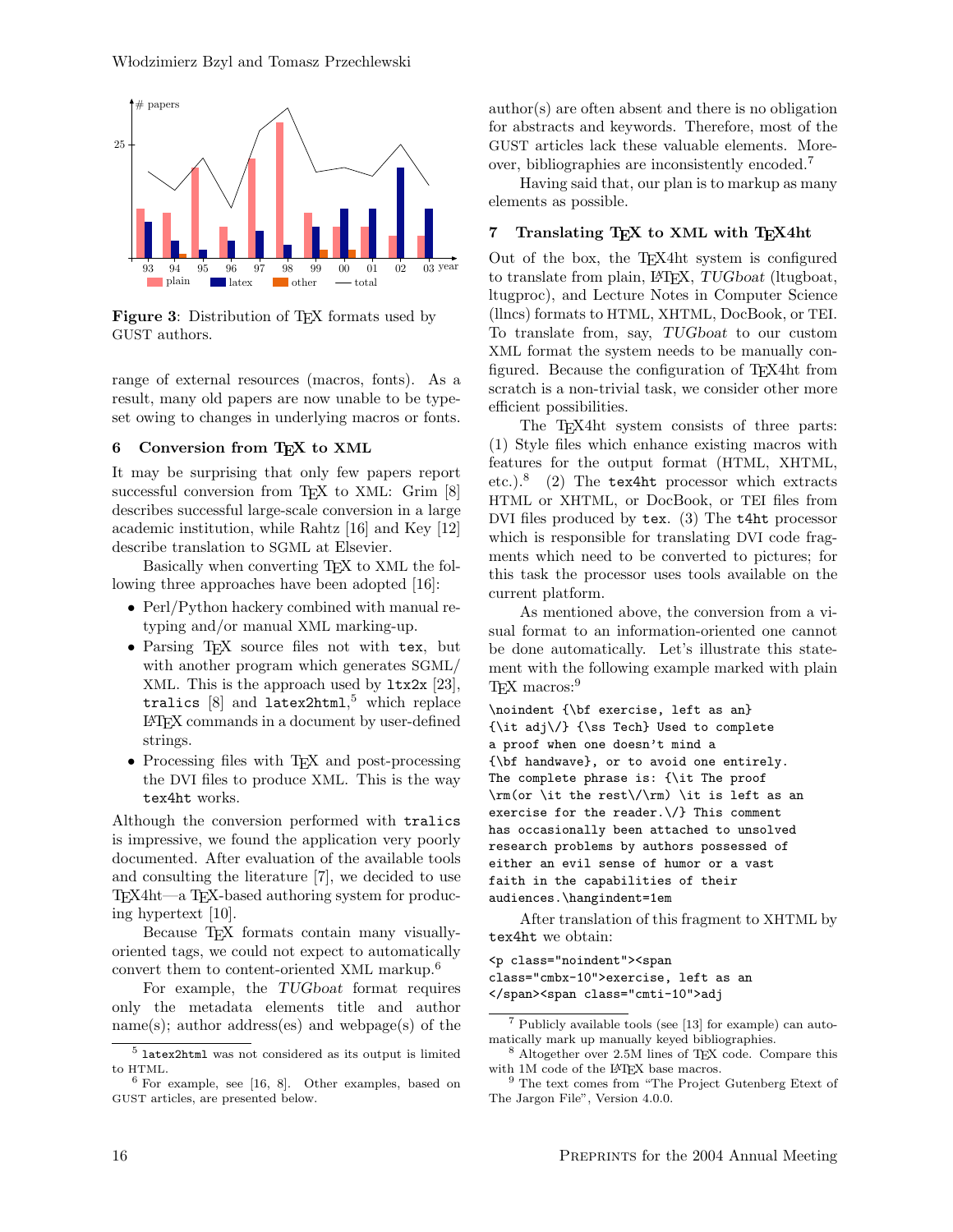</span><span class="cmss-10">Tech </span>Used to complete a proof when one doesn't mind a <span class="cmbx-10">handwave</span>, or to avoid one entirely. The complete phrase is: <span class="cmti-10">The proof </span>(or <span class="cmti-10">the rest</span>) <span class="cmti-10">is left as an exercise for the reader. </span>This comment has occasionally been attached to unsolved research problems by authors possessed of either an evil sense of humor or a vast faith in the capabilities of their audiences.</p>

and this could be rendered by a browser as:

exercise, left as an *adj* Tech Used to complete a proof when one doesn't mind a handwave, or to avoid one entirely. The complete phrase is: The proof (or the rest) is left as an exercise for the reader. This comment has occasionally been attached to unsolved research problems by authors possessed of either an evil sense of humor or a vast faith in the capabilities of their audiences.

We can see that tex4ht uses 'span' elements to mark up font changes. These visual tags could be easily remapped to logical ones unless fragments of text with different meaning are marked with the same tag. Here the tag cmti-10 was used to tag both the short form 'adj' and the example phrase (shown in the green italic font). To tag them differently we need different TEX macros specially configured for TEX4ht. Note that the \hangindent=1em was ignored by tex4ht. This command could not be simulated, because hanging indentation is not supported by browsers.

So, the markup produced by the tex4ht program is not logical markup. To get logical markup the GUST format should be reworked and reconfigured for TEX4ht.

Instead of configuring TEX4ht we could use an XSLT stylesheet to remap elements referencing XML format. This could be an easier route than configuring the system from scratch, while some TEX4ht configuration could also help. So, a combination of the two methods is envisaged to provide the best results.

# 8 Conclusion and Future Work

We have not completed the conversion yet. However, based on the experience gained so far we can estimate that almost 70% of the whole archive should be converted with little manual intervention. Semiautomatic conversion of another 15% (34 papers) is possible, with prior extensive changes in markup. Conversion of remaining 15% is impossible or useless, where 'impossible' means the paper is easier

to retype than try to recompile and adjust tex4ht just for a particular single case, and 'useless' applies to papers demonstrating complicated graphical layouts, or advanced typesetting capabilities of TEX.

Although our system needs improvement—conversion of math is the most important remaining item to investigate—we are determined to start to use it in a production environment.

Finally, we note that many of our conclusions and methods are also applicable to TUGboat, because the format used for typesetting GUST bulletin differs only slightly from the one used for TUGboat.

#### References

- [1] Lou Burnard and C. M. Sperberg-McQueen. TEI lite: An introduction to text encoding for interchange. http://www.tei-c.org/Lite/, 2002.
- [2] W lodek Bzyl and Tomasz Przechlewski. An application of literate programming: creating a format for the Bulletin of the Polish TUG. TUGboat, 14(3):296–299, October 1993.
- [3] Ramon Casellas and James Devenish. DB2LaTeX XSL stylesheets. http://db2latex. sourceforge.net, 2004.
- [4] James Clark. NXML mode for the GNU Emacs editor. http://www.thaiopensource. com/download, 2003.
- [5] James Clark. Trang—multi-format schema converter based on RELAX NG. http://www. thaiopensource.com/relaxng/trang.html, 2003.
- [6] James Clark and Makoto Murata. Relax NG specification. http://www.relaxng.org/, 2001.
- [7] Michel Goossens and Sebastian Rahtz.  $\cancel{L}TFX$ Web Companion. Addison-Wesley, 2001.
- [8] Jose Grim. Tralics. In EuroTEX Preprints, pages 38–49, 2003. http://www-sop.inria. fr/miaou/tralics. Final version to appear in TUGboat.
- [9] Benoît Guillon. DocBook to LAT<sub>EX</sub>/ConTEXt publishing. http://dblatex.sourceforge. net, 2004.
- [10] Eitan Gurari. tex4ht: LATFX and TFX for hypertext. http://www.cis.ohio-state. edu/<sup>∼</sup>gurari/TeX4ht/mn.html, 2004.
- [11] Michael Kay. SAXON—the XSLT and XQuery Processor. http://saxon.sourceforge.net, 2003.
- [12] Martin Key. Theory into practice: working with SGML, PDF and IATEX. Baskerville,